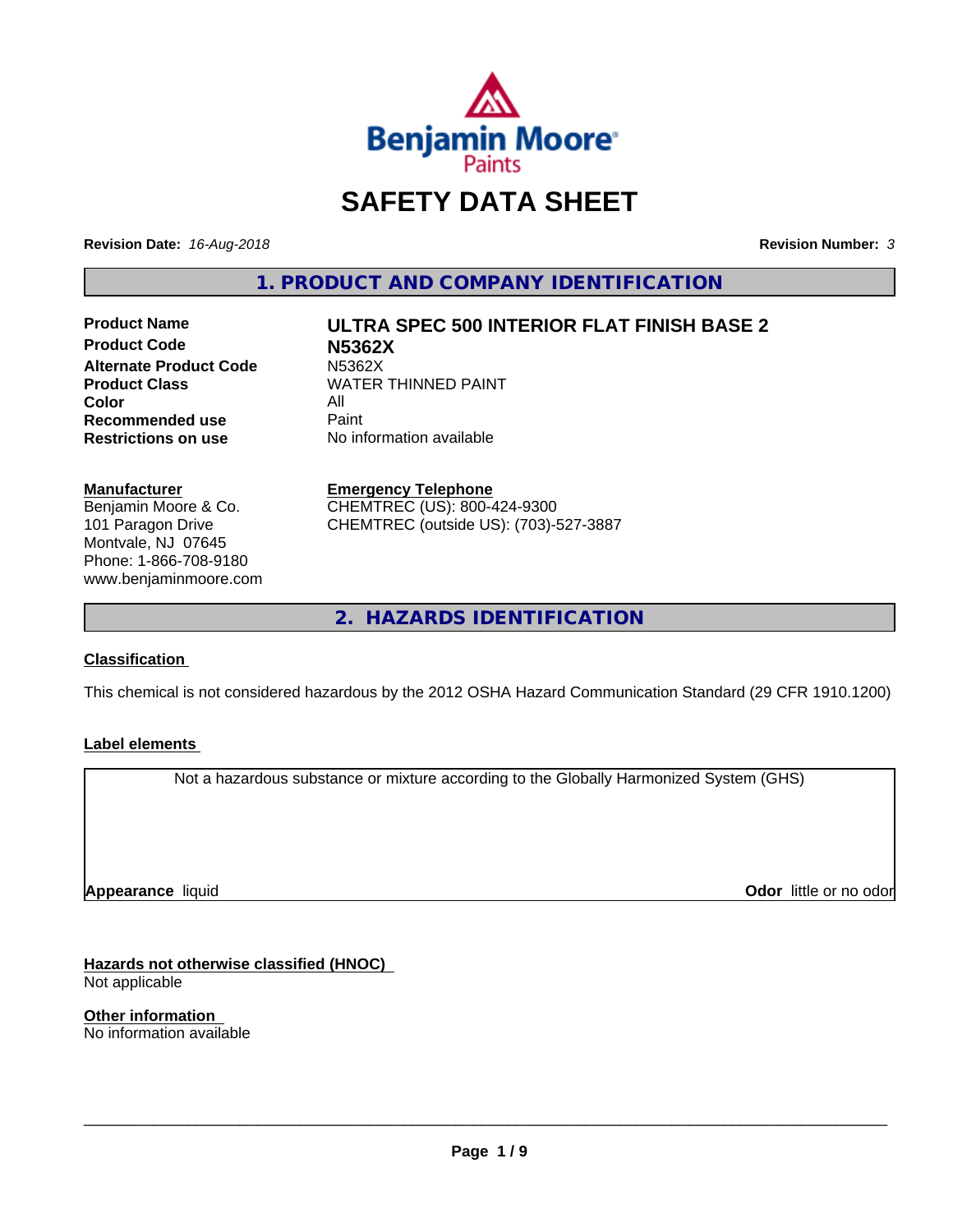# **3. COMPOSITION INFORMATION ON COMPONENTS**

| <b>Chemical name</b>           | CAS No.                                            | <br>$\sim$<br>velaht-",<br>- 70 |
|--------------------------------|----------------------------------------------------|---------------------------------|
| imestone                       | $\sim$<br>1317<br>$\overline{\phantom{a}}$<br>-65- | - -<br>vu                       |
| <br>--<br>dioxide<br>l itanium | -<br>$\sim$<br>13463<br>ີບ                         |                                 |

|                                                  | 4. FIRST AID MEASURES                                                                                    |
|--------------------------------------------------|----------------------------------------------------------------------------------------------------------|
| <b>General Advice</b>                            | No hazards which require special first aid measures.                                                     |
| <b>Eye Contact</b>                               | Rinse thoroughly with plenty of water for at least 15 minutes and consult a<br>physician.                |
| <b>Skin Contact</b>                              | Wash off immediately with soap and plenty of water while removing all<br>contaminated clothes and shoes. |
| <b>Inhalation</b>                                | Move to fresh air. If symptoms persist, call a physician.                                                |
| Ingestion                                        | Clean mouth with water and afterwards drink plenty of water. Consult a physician<br>if necessary.        |
| <b>Most Important</b><br><b>Symptoms/Effects</b> | None known.                                                                                              |
| <b>Notes To Physician</b>                        | Treat symptomatically.                                                                                   |
|                                                  |                                                                                                          |

**5. FIRE-FIGHTING MEASURES**

| <b>Suitable Extinguishing Media</b>                                              | Use extinguishing measures that are appropriate to local<br>circumstances and the surrounding environment.                                   |
|----------------------------------------------------------------------------------|----------------------------------------------------------------------------------------------------------------------------------------------|
| <b>Protective Equipment And Precautions For</b><br><b>Firefighters</b>           | As in any fire, wear self-contained breathing apparatus<br>pressure-demand, MSHA/NIOSH (approved or equivalent)<br>and full protective gear. |
| <b>Specific Hazards Arising From The Chemical</b>                                | Closed containers may rupture if exposed to fire or<br>extreme heat.                                                                         |
| <b>Sensitivity To Mechanical Impact</b>                                          | No.                                                                                                                                          |
| <b>Sensitivity To Static Discharge</b>                                           | No.                                                                                                                                          |
| <b>Flash Point Data</b><br>Flash Point (°F)<br>Flash Point (°C)<br><b>Method</b> | Not applicable<br>Not applicable<br>Not applicable                                                                                           |
| <b>Flammability Limits In Air</b>                                                |                                                                                                                                              |
| Lower flammability limit:<br><b>Upper flammability limit:</b>                    | Not applicable<br>Not applicable                                                                                                             |
|                                                                                  |                                                                                                                                              |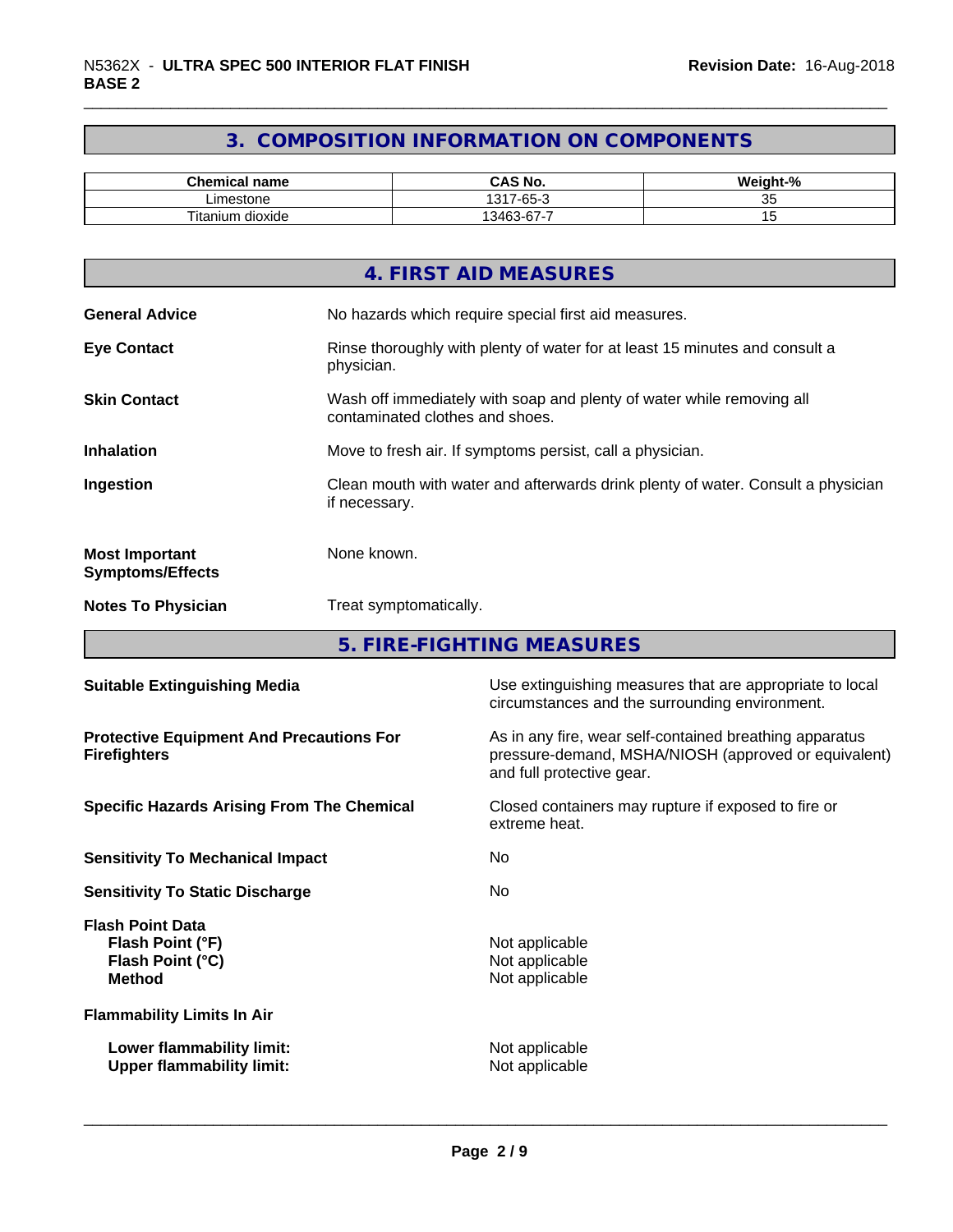| <u>NFPA</u>        | Health: 1 | <b>Flammability: 0</b> | <b>Instability: 0</b> | <b>Special: Not Applicable</b> |
|--------------------|-----------|------------------------|-----------------------|--------------------------------|
| <b>NFPA Legend</b> |           |                        |                       |                                |

#### 0 - Not Hazardous

- 1 Slightly
- 2 Moderate
- 3 High
- 4 Severe

*The ratings assigned are only suggested ratings, the contractor/employer has ultimate responsibilities for NFPA ratings where this system is used.*

*Additional information regarding the NFPA rating system is available from the National Fire Protection Agency (NFPA) at www.nfpa.org.*

## **6. ACCIDENTAL RELEASE MEASURES**

| <b>Personal Precautions</b>      | Avoid contact with skin, eyes and clothing. Ensure adequate ventilation.                                                                                                         |  |
|----------------------------------|----------------------------------------------------------------------------------------------------------------------------------------------------------------------------------|--|
| <b>Other Information</b>         | Prevent further leakage or spillage if safe to do so.                                                                                                                            |  |
| <b>Environmental precautions</b> | See Section 12 for additional Ecological Information.                                                                                                                            |  |
| <b>Methods for Cleaning Up</b>   | Soak up with inert absorbent material. Sweep up and shovel into suitable<br>containers for disposal.                                                                             |  |
|                                  | 7. HANDLING AND STORAGE                                                                                                                                                          |  |
| <b>Handling</b>                  | Avoid contact with skin, eyes and clothing. Avoid breathing vapors, spray mists or<br>sanding dust. In case of insufficient ventilation, wear suitable respiratory<br>equipment. |  |
| <b>Storage</b>                   | Keep container tightly closed. Keep out of the reach of children.                                                                                                                |  |
| <b>Incompatible Materials</b>    | No information available                                                                                                                                                         |  |

# **8. EXPOSURE CONTROLS/PERSONAL PROTECTION**

#### **Exposure Limits**

| <b>Chemical name</b> | <b>ACGIH TLV</b>                     | <b>OSHA PEL</b>                   |
|----------------------|--------------------------------------|-----------------------------------|
| ∟imestone            | N/E                                  | 15 mg/m <sup>3</sup> - TWA        |
|                      |                                      | <b>TWA</b><br>ა mg/m <sup>3</sup> |
| Titanium dioxide     | <b>TWA</b><br>10 mg/m <sup>3</sup> - | - TWA<br>$15 \text{ ma/m}^3$      |

#### **Legend**

ACGIH - American Conference of Governmental Industrial Hygienists Exposure Limits OSHA - Occupational Safety & Health Administration Exposure Limits N/E - Not Established

**Engineering Measures** Ensure adequate ventilation, especially in confined areas.

 $\overline{\phantom{a}}$  ,  $\overline{\phantom{a}}$  ,  $\overline{\phantom{a}}$  ,  $\overline{\phantom{a}}$  ,  $\overline{\phantom{a}}$  ,  $\overline{\phantom{a}}$  ,  $\overline{\phantom{a}}$  ,  $\overline{\phantom{a}}$  ,  $\overline{\phantom{a}}$  ,  $\overline{\phantom{a}}$  ,  $\overline{\phantom{a}}$  ,  $\overline{\phantom{a}}$  ,  $\overline{\phantom{a}}$  ,  $\overline{\phantom{a}}$  ,  $\overline{\phantom{a}}$  ,  $\overline{\phantom{a}}$ 

#### **Personal Protective Equipment**

| <b>Eye/Face Protection</b> | Safety glasses with side-shields.          |
|----------------------------|--------------------------------------------|
| <b>Skin Protection</b>     | Protective gloves and impervious clothing. |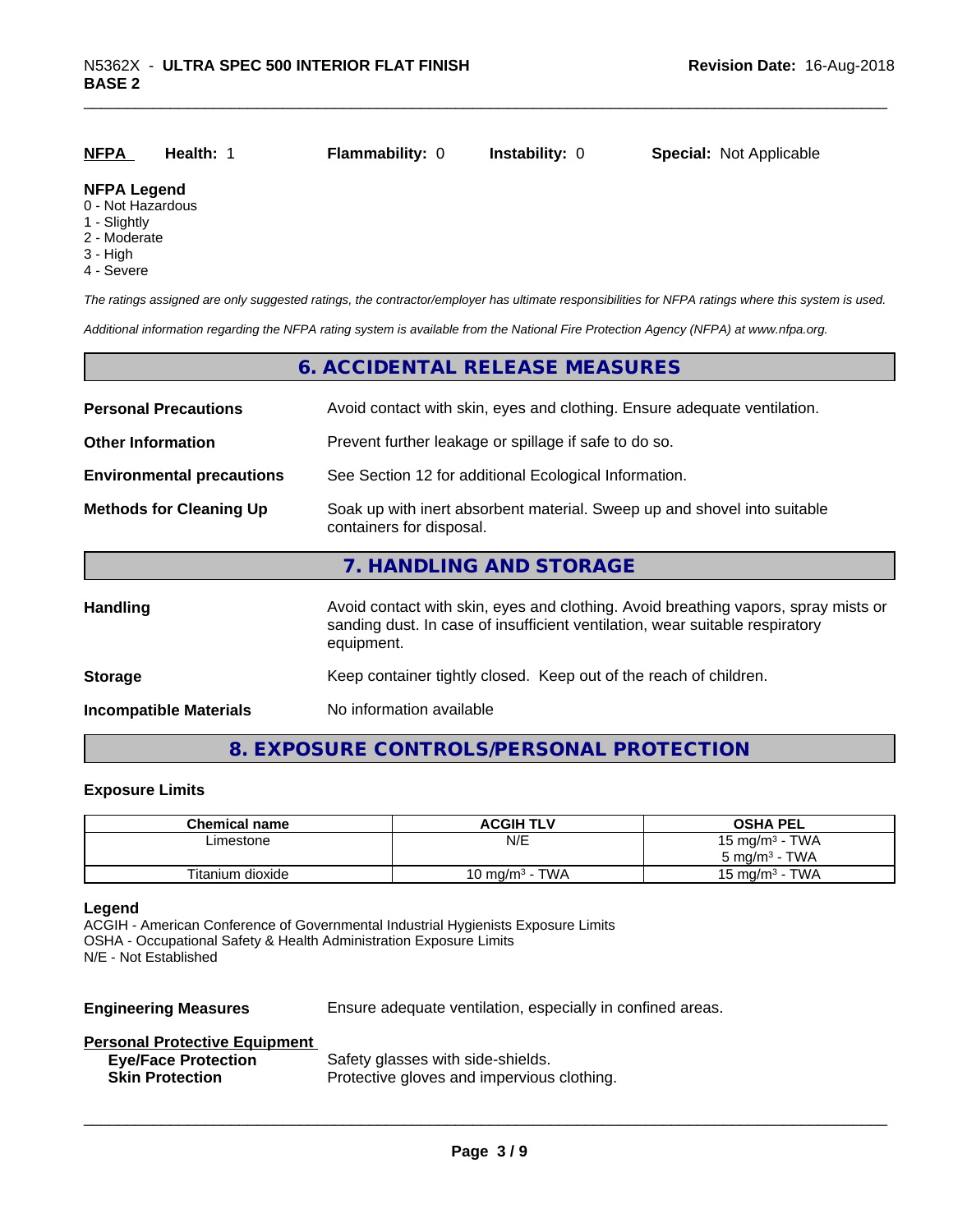**Respiratory Protection** In case of insufficient ventilation wear suitable respiratory equipment.

**Hygiene Measures** Avoid contact with skin, eyes and clothing. Remove and wash contaminated clothing before re-use. Wash thoroughly after handling.

# **9. PHYSICAL AND CHEMICAL PROPERTIES**

**Appearance** liquid **Odor** little or no odor **Odor Threshold** No information available **Density (Ibs/gal)** 11.9 - 12.3 **Specific Gravity** 1.42 - 1.47 **pH** No information available **Viscosity (cps)** No information available **Solubility(ies)** No information available **Evaporation Rate No information available No information available Vapor pressure @20 °C (kPa)** No information available **Vapor density No information available No** information available **Wt. % Solids** 55 - 65 **Vol. % Solids** 35 - 45 **Wt. % Volatiles Vol. % Volatiles** 55 - 65 **VOC Regulatory Limit (g/L)** 0 **Boiling Point (°F)** 212 **Boiling Point (°C)** 100 **Freezing Point (°F)** 32 **Freezing Point (°C)** 0 **Flash Point (°F)**<br> **Flash Point (°C)**<br> **Flash Point (°C)**<br> **C Flash Point (°C) Method** Not applicable **Flammability (solid, gas)** Not applicable<br> **Upper flammability limit:** Not applicable **Upper flammability limit: Lower flammability limit:** Not applicable **Autoignition Temperature (°F)** No information available **Autoignition Temperature (°C)** No information available **Decomposition Temperature (°F)** No information available **Decomposition Temperature (°C)** No information available **Partition coefficient Contract Contract Contract Contract Contract Contract Contract Contract Contract Contract Contract Contract Contract Contract Contract Contract Contract Contract Contract Contract Contract Contract** 

**No information available** 

# **10. STABILITY AND REACTIVITY**

| <b>Reactivity</b>                       | Not Applicable                           |
|-----------------------------------------|------------------------------------------|
| <b>Chemical Stability</b>               | Stable under normal conditions.          |
| <b>Conditions to avoid</b>              | Prevent from freezing.                   |
| <b>Incompatible Materials</b>           | No materials to be especially mentioned. |
| <b>Hazardous Decomposition Products</b> | None under normal use.                   |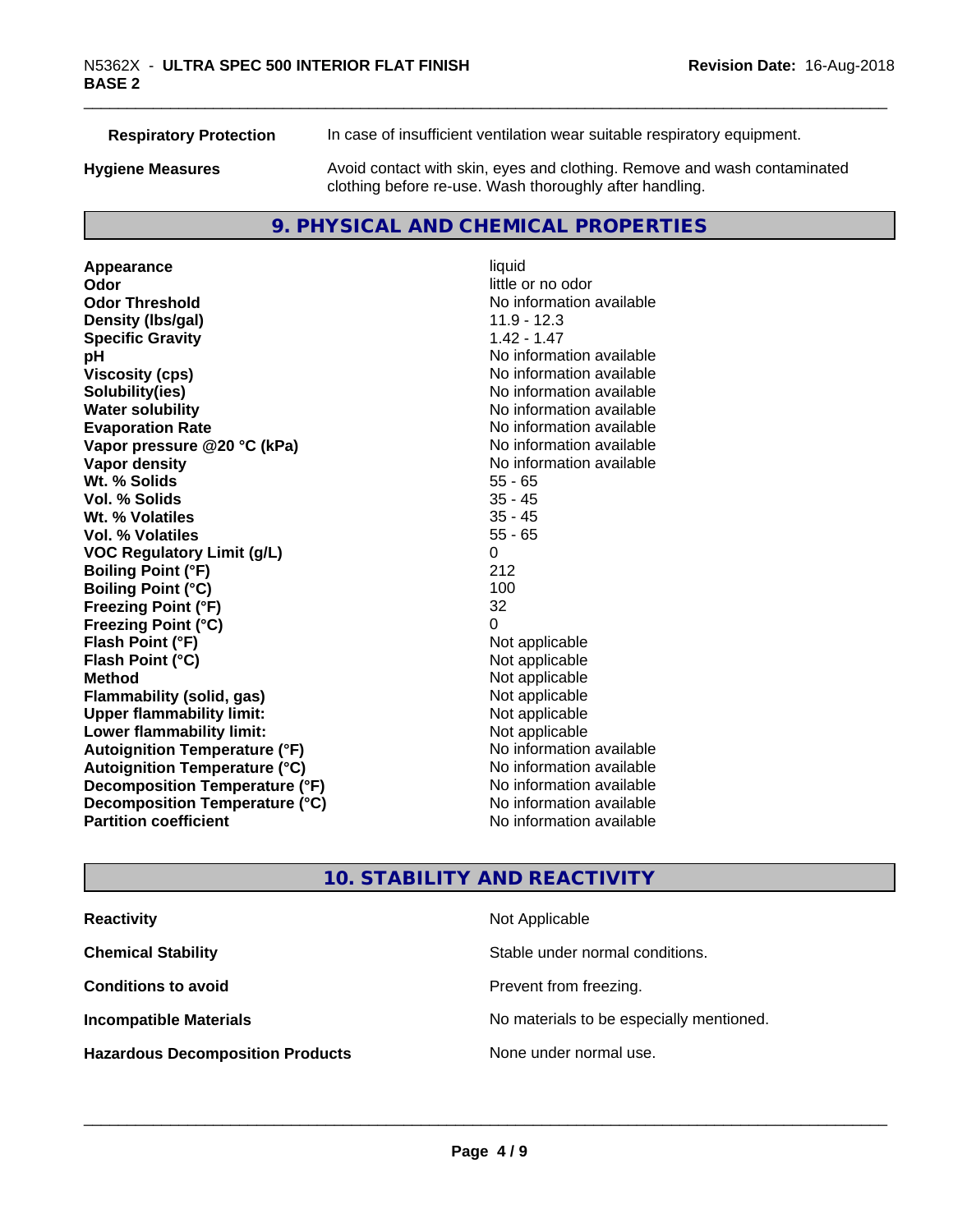| N5362X - ULTRA SPEC 500 INTERIOR FLAT FINISH<br><b>BASE 2</b>                                                                                                                                                                                                                                                                                                                                                                  |                                                                                                                                                                                                                                                                                                                                                                                                          | Revision Date: 16-Aug-2018                                                                                                                                           |
|--------------------------------------------------------------------------------------------------------------------------------------------------------------------------------------------------------------------------------------------------------------------------------------------------------------------------------------------------------------------------------------------------------------------------------|----------------------------------------------------------------------------------------------------------------------------------------------------------------------------------------------------------------------------------------------------------------------------------------------------------------------------------------------------------------------------------------------------------|----------------------------------------------------------------------------------------------------------------------------------------------------------------------|
| <b>Possibility of hazardous reactions</b>                                                                                                                                                                                                                                                                                                                                                                                      |                                                                                                                                                                                                                                                                                                                                                                                                          | None under normal conditions of use.                                                                                                                                 |
|                                                                                                                                                                                                                                                                                                                                                                                                                                | 11. TOXICOLOGICAL INFORMATION                                                                                                                                                                                                                                                                                                                                                                            |                                                                                                                                                                      |
| <b>Product Information</b>                                                                                                                                                                                                                                                                                                                                                                                                     |                                                                                                                                                                                                                                                                                                                                                                                                          |                                                                                                                                                                      |
| Information on likely routes of exposure                                                                                                                                                                                                                                                                                                                                                                                       |                                                                                                                                                                                                                                                                                                                                                                                                          |                                                                                                                                                                      |
| <b>Principal Routes of Exposure</b>                                                                                                                                                                                                                                                                                                                                                                                            | Eye contact, skin contact and inhalation.                                                                                                                                                                                                                                                                                                                                                                |                                                                                                                                                                      |
| <b>Acute Toxicity</b>                                                                                                                                                                                                                                                                                                                                                                                                          |                                                                                                                                                                                                                                                                                                                                                                                                          |                                                                                                                                                                      |
| <b>Product Information</b>                                                                                                                                                                                                                                                                                                                                                                                                     | No information available                                                                                                                                                                                                                                                                                                                                                                                 |                                                                                                                                                                      |
|                                                                                                                                                                                                                                                                                                                                                                                                                                | Symptoms related to the physical, chemical and toxicological characteristics                                                                                                                                                                                                                                                                                                                             |                                                                                                                                                                      |
| <b>Symptoms</b>                                                                                                                                                                                                                                                                                                                                                                                                                | No information available                                                                                                                                                                                                                                                                                                                                                                                 |                                                                                                                                                                      |
|                                                                                                                                                                                                                                                                                                                                                                                                                                | Delayed and immediate effects as well as chronic effects from short and long-term exposure                                                                                                                                                                                                                                                                                                               |                                                                                                                                                                      |
| Eye contact<br><b>Skin contact</b><br><b>Inhalation</b><br>Ingestion<br><b>Sensitization</b><br><b>Neurological Effects</b><br><b>Mutagenic Effects</b><br><b>Reproductive Effects</b><br><b>Developmental Effects</b><br><b>Target organ effects</b><br><b>STOT - single exposure</b><br><b>STOT - repeated exposure</b><br><b>Other adverse effects</b><br><b>Aspiration Hazard</b><br><b>Numerical measures of toxicity</b> | May cause slight irritation.<br>skin and cause irritation.<br>May cause irritation of respiratory tract.<br>No information available<br>No information available.<br>No information available.<br>No information available.<br>No information available.<br>No information available.<br>No information available.<br>No information available.<br>No information available.<br>No information available | Substance may cause slight skin irritation. Prolonged or repeated contact may dry<br>Ingestion may cause gastrointestinal irritation, nausea, vomiting and diarrhea. |
|                                                                                                                                                                                                                                                                                                                                                                                                                                | The following values are calculated based on chapter 3.1 of the GHS document                                                                                                                                                                                                                                                                                                                             |                                                                                                                                                                      |
| <b>ATEmix (oral)</b>                                                                                                                                                                                                                                                                                                                                                                                                           | 98099 mg/kg                                                                                                                                                                                                                                                                                                                                                                                              |                                                                                                                                                                      |
| <b>Component Information</b>                                                                                                                                                                                                                                                                                                                                                                                                   |                                                                                                                                                                                                                                                                                                                                                                                                          |                                                                                                                                                                      |
| Titanium dioxide<br>LD50 Oral: > 10000 mg/kg (Rat)                                                                                                                                                                                                                                                                                                                                                                             |                                                                                                                                                                                                                                                                                                                                                                                                          |                                                                                                                                                                      |

#### **Carcinogenicity**

*The information below indicateswhether each agency has listed any ingredient as a carcinogen:.*

| <b>Chemical</b><br>name        | <b>IARC</b>                    | <b>NTP</b> | <b>OSHA</b> |
|--------------------------------|--------------------------------|------------|-------------|
|                                | . .<br>2B<br>Possible<br>Human |            | Listed<br>. |
| .<br>dioxide<br><b>itanium</b> | Carcinogen                     |            |             |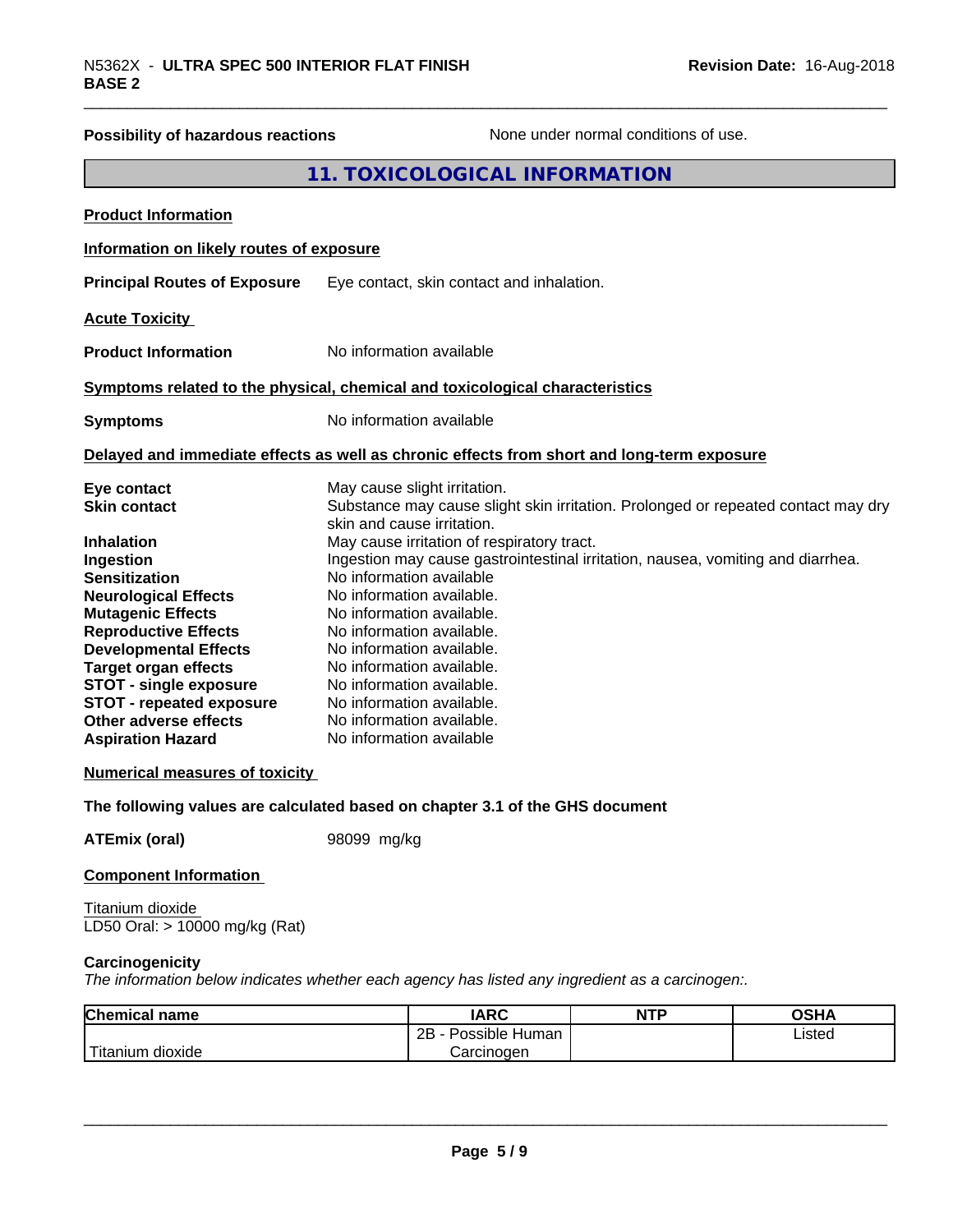• Although IARC has classified titanium dioxide as possibly carcinogenic to humans (2B), their summary concludes: "No significant exposure to titanium dioxide is thought to occur during the use of products in which titanium dioxide is bound to other materials, such as paint."

#### **Legend**

IARC - International Agency for Research on Cancer NTP - National Toxicity Program OSHA - Occupational Safety & Health Administration

**12. ECOLOGICAL INFORMATION**

# **Ecotoxicity Effects**

The environmental impact of this product has not been fully investigated.

# **Product Information**

#### **Acute Toxicity to Fish**

No information available

#### **Acute Toxicity to Aquatic Invertebrates**

No information available

#### **Acute Toxicity to Aquatic Plants**

No information available

#### **Persistence / Degradability**

No information available.

#### **Bioaccumulation**

No information available.

#### **Mobility in Environmental Media**

No information available.

#### **Ozone**

No information available

# **Component Information**

#### **Acute Toxicity to Fish**

Titanium dioxide  $LC50:$  > 1000 mg/L (Fathead Minnow - 96 hr.)

# **Acute Toxicity to Aquatic Invertebrates**

No information available

#### **Acute Toxicity to Aquatic Plants**

No information available

**13. DISPOSAL CONSIDERATIONS**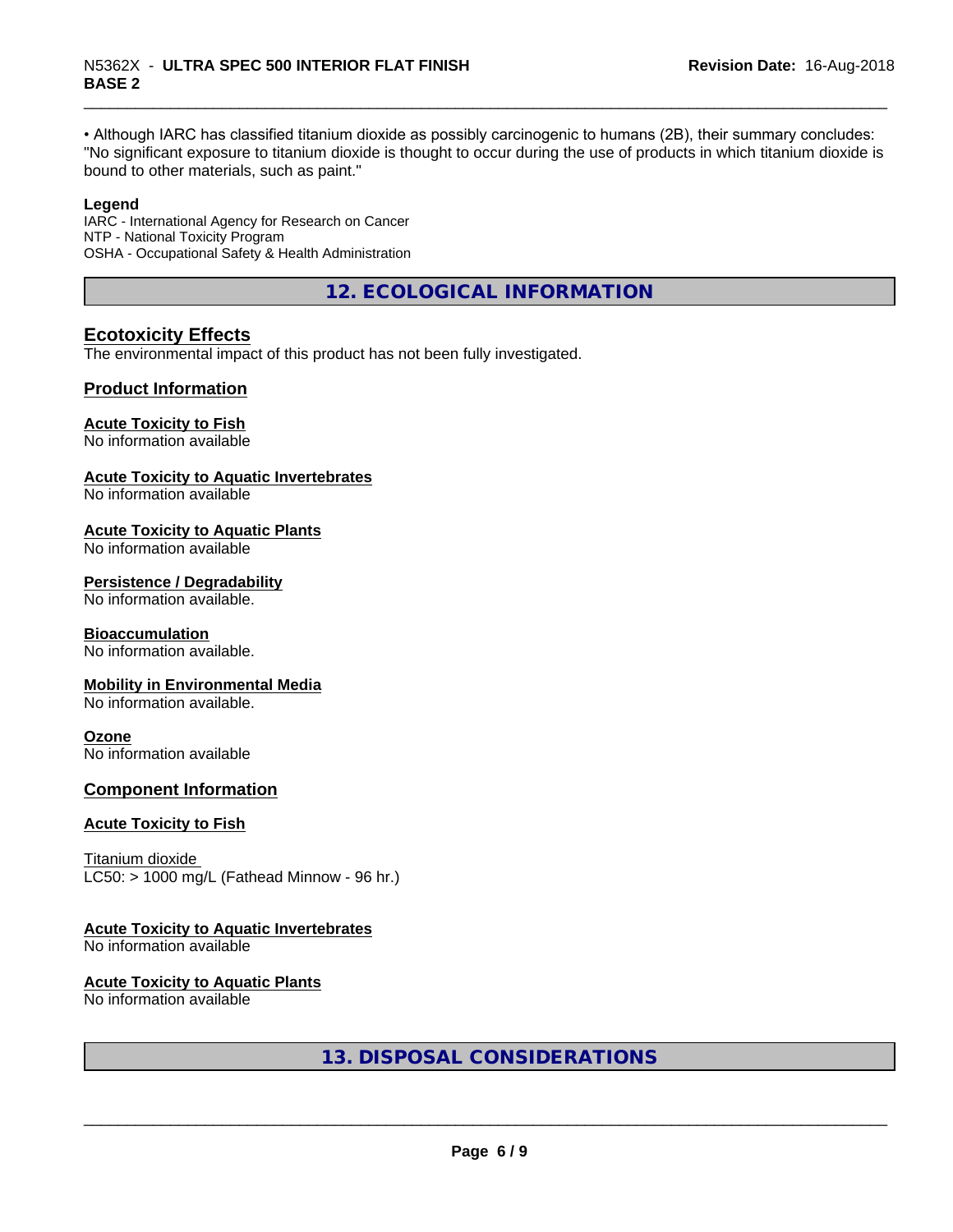| <b>Waste Disposal Method</b> | Dispose of in accordance with federal, state, and local regulations. Local<br>requirements may vary, consult your sanitation department or state-designated<br>environmental protection agency for more disposal options. |
|------------------------------|---------------------------------------------------------------------------------------------------------------------------------------------------------------------------------------------------------------------------|
|                              | 14. TRANSPORT INFORMATION                                                                                                                                                                                                 |
| <b>DOT</b>                   | Not regulated                                                                                                                                                                                                             |
| <b>ICAO / IATA</b>           | Not regulated                                                                                                                                                                                                             |
| <b>IMDG / IMO</b>            | Not regulated                                                                                                                                                                                                             |
|                              | <b>15. REGULATORY INFORMATION</b>                                                                                                                                                                                         |
|                              |                                                                                                                                                                                                                           |

# **International Inventories**

| <b>TSCA: United States</b> | Yes - All components are listed or exempt. |
|----------------------------|--------------------------------------------|
| <b>DSL: Canada</b>         | Yes - All components are listed or exempt. |

# **Federal Regulations**

#### **SARA 311/312 hazardous categorization**

| Acute health hazard               | No |
|-----------------------------------|----|
| Chronic Health Hazard             | Nο |
| Fire hazard                       | No |
| Sudden release of pressure hazard | Nο |
| Reactive Hazard                   | Nο |

#### **SARA 313**

Section 313 of Title III of the Superfund Amendments and Reauthorization Act of 1986 (SARA). This product contains a chemical or chemicals which are subject to the reporting requirements of the Act and Title 40 of the Code of Federal Regulations, Part 372:

*None*

**Clean Air Act,Section 112 Hazardous Air Pollutants (HAPs) (see 40 CFR 61)**

This product contains the following HAPs:

*None*

# **US State Regulations**

**California Proposition 65**

**AVIMARNING:** Cancer and Reproductive Harm– www.P65warnings.ca.gov

#### **State Right-to-Know**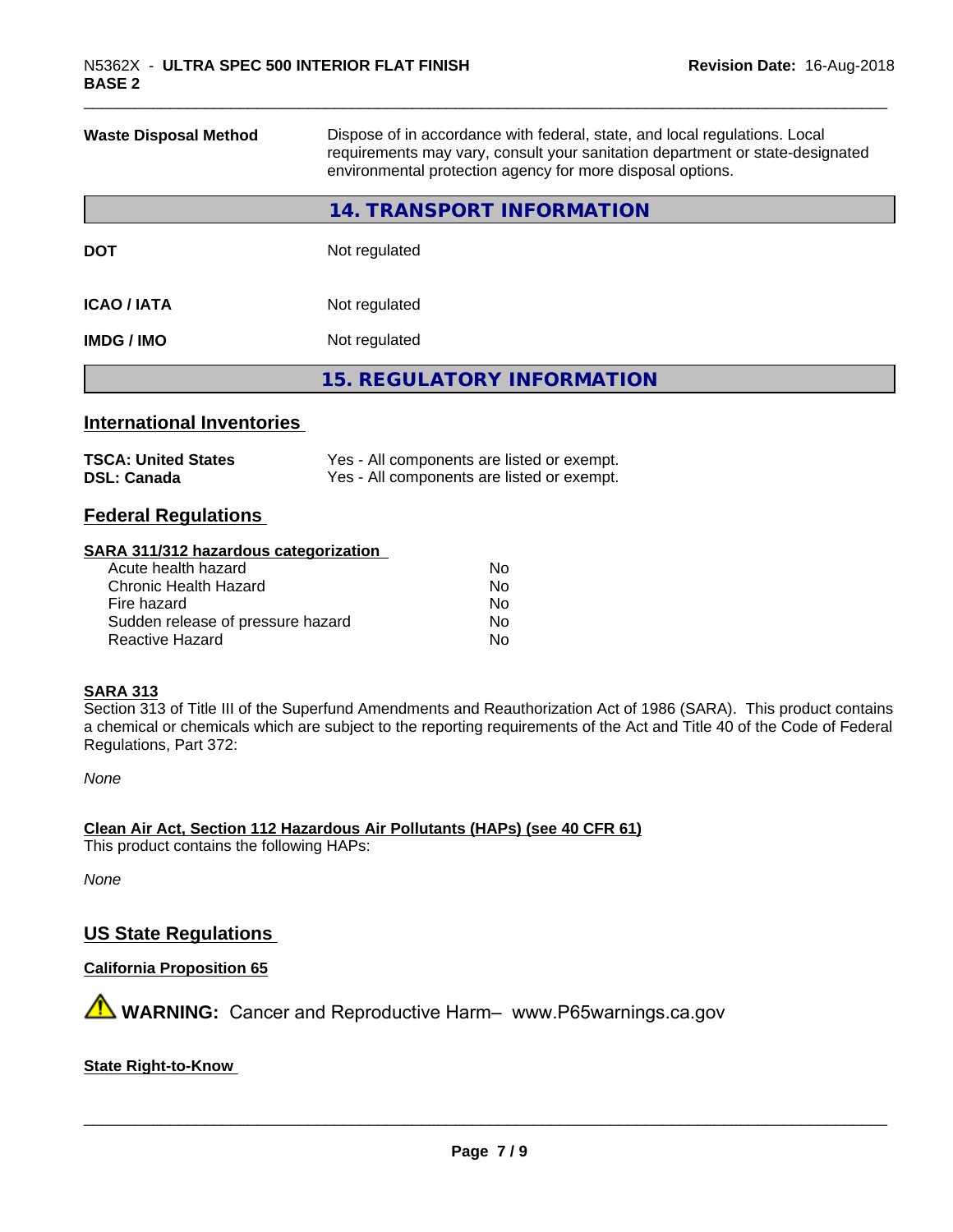| <b>Chemical name</b> | <b>Massachusetts</b> | <b>New</b><br>. Jersev | Pennsylvania |
|----------------------|----------------------|------------------------|--------------|
| Limestone            |                      |                        |              |
| Titanium dioxide     |                      |                        |              |
| Diatomaceous earth   |                      |                        |              |

#### **Legend**

X - Listed

# **16. OTHER INFORMATION** *Note: The PPE rating has intentionally been left blank. Choose appropriate PPE that will protect employees from the hazards the material will present under the actual normal conditions of use.* **HMIS** - **Health:** 1 **Flammability:** 0 **Reactivity:** 0 **PPE:** - **HMIS Legend** 0 - Minimal Hazard 1 - Slight Hazard 2 - Moderate Hazard 3 - Serious Hazard 4 - Severe Hazard \* - Chronic Hazard X - Consult your supervisor or S.O.P. for "Special" handling instructions.

*Caution: HMISÒ ratings are based on a 0-4 rating scale, with 0 representing minimal hazards or risks, and 4 representing significant hazards or risks. Although HMISÒ ratings are not required on MSDSs under 29 CFR 1910.1200, the preparer, has chosen to provide them. HMISÒ ratings are to be used only in conjunction with a fully implemented HMISÒ program by workers who have received appropriate HMISÒ training. HMISÒ is a registered trade and service mark of the NPCA. HMISÒ materials may be purchased exclusively from J. J. Keller (800) 327-6868.*

 **WARNING!** If you scrape, sand, or remove old paint, you may release lead dust. LEAD IS TOXIC. EXPOSURE TO LEAD DUST CAN CAUSE SERIOUS ILLNESS, SUCH AS BRAIN DAMAGE, ESPECIALLY IN CHILDREN. PREGNANT WOMEN SHOULD ALSO AVOID EXPOSURE.Wear a NIOSH approved respirator to control lead exposure. Clean up carefully with a HEPA vacuum and a wet mop. Before you start, find out how to protect yourself and your family by contacting the National Lead Information Hotline at 1-800-424-LEAD or log on to www.epa.gov/lead.

| <b>Prepared By</b>      | <b>Product Stewardship Department</b><br>Benjamin Moore & Co.<br>101 Paragon Drive<br>Montvale, NJ 07645<br>800-225-5554 |
|-------------------------|--------------------------------------------------------------------------------------------------------------------------|
| <b>Revision Date:</b>   | 16-Aug-2018                                                                                                              |
| <b>Revision Summary</b> | Not available                                                                                                            |

Disclaimer

The information contained herein is presented in good faith and believed to be accurate as of the effective date shown above. This information is furnished without warranty of any kind. Employers should use this information only as a **supplement to other information gathered by them and must make independent determination of suitability and** completeness of information from all sources to assure proper use of these materials and the safety and health of employees. Any use of this data and information must be determined by the user to be in accordance with applicable **federal, provincial, and local laws and regulations.**